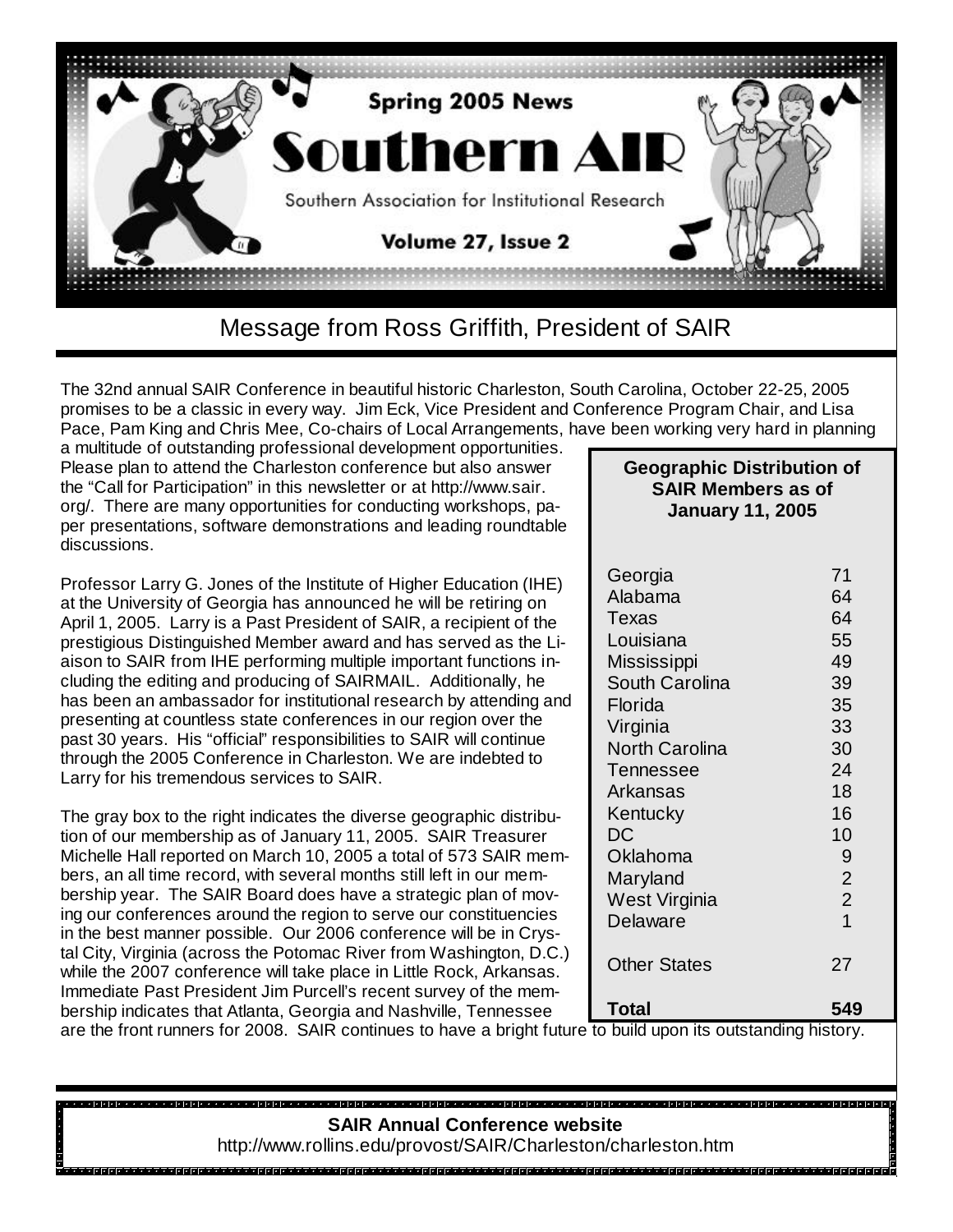# **SAIR**

- - - - -

*The Southern Association for Institutional Research*

http://www.sair.org

**President**  Ross A. Griffith Wake Forest University

**Vice President**  Jim Eck Rollins College

**Secretary** Julie Fulgham Mississippi State University

**Treasurer** Michelle Hall Southeastern Louisiana University

**Past President**  Jim Purcell Oklahoma State Regents for Higher Education

#### **Members-at-Large**

Sandi Bramblett Georgia Institute of Technology

Denise Gardner Georgia Institute of Technology

Lorne Kuffel The College of William and Mary

Cathy Tanner Bishop State Community College

> **SAIR/IHE Liaison** Larry Jones University of Georgia

Editor, Southern AIR Darla Keel, University of Memphis

Please submit materials for the next issue of Southern AIR by August 1, 2005.

#### **2005 Annual Forum May 29-June 1 San Diego, California**

#### **MISSION: IMPROVE HIGHER EDUCATION**

Register online or download the Forum registration form in PDF today and start planning your Forum activities. This year there are 26 Pre-Forum Workshops; 75 Poster sessions; 120 Scholarly paper presentations; 178 Research Presentations; 47 Demonstration sessions; and 70 Special Interest Groups.

The Plenary Speakers are Martin Carroll, Audit Director for Australian Universities Quality Agency; and Patrick Callan, founding President of the National Center for Public Policy and Higher Education.

Register for the 2005 AIR Forum today!

AIR website: http://airweb.org

## SAIR Welcomes Newcomers with Special Events

The SAIR Planning Committee invites all Newcomers to what promises to be an exciting time at this year's SAIR Conference in Charleston, South Carolina. We are planning two events just for Newcomers. One is the Newcomers' workshop where you will find out what Institutional Researchers actually do and learn about the "fun" projects that may come your way. The second event is the Newcomers' Reception. In a relaxed atmosphere, you will have the opportunity to meet other Newcomers and those of us who have been around quite awhile. We hope to see you at the workshop and the reception!

## **Submitting a proposal to SAIR? You can do it online this year!**

You can submit your proposal electronically at http://asp.rollins.edu/holt/camp/SAIR\_2005\_Proposal.asp.

See page four of this newsletter for more information on proposals.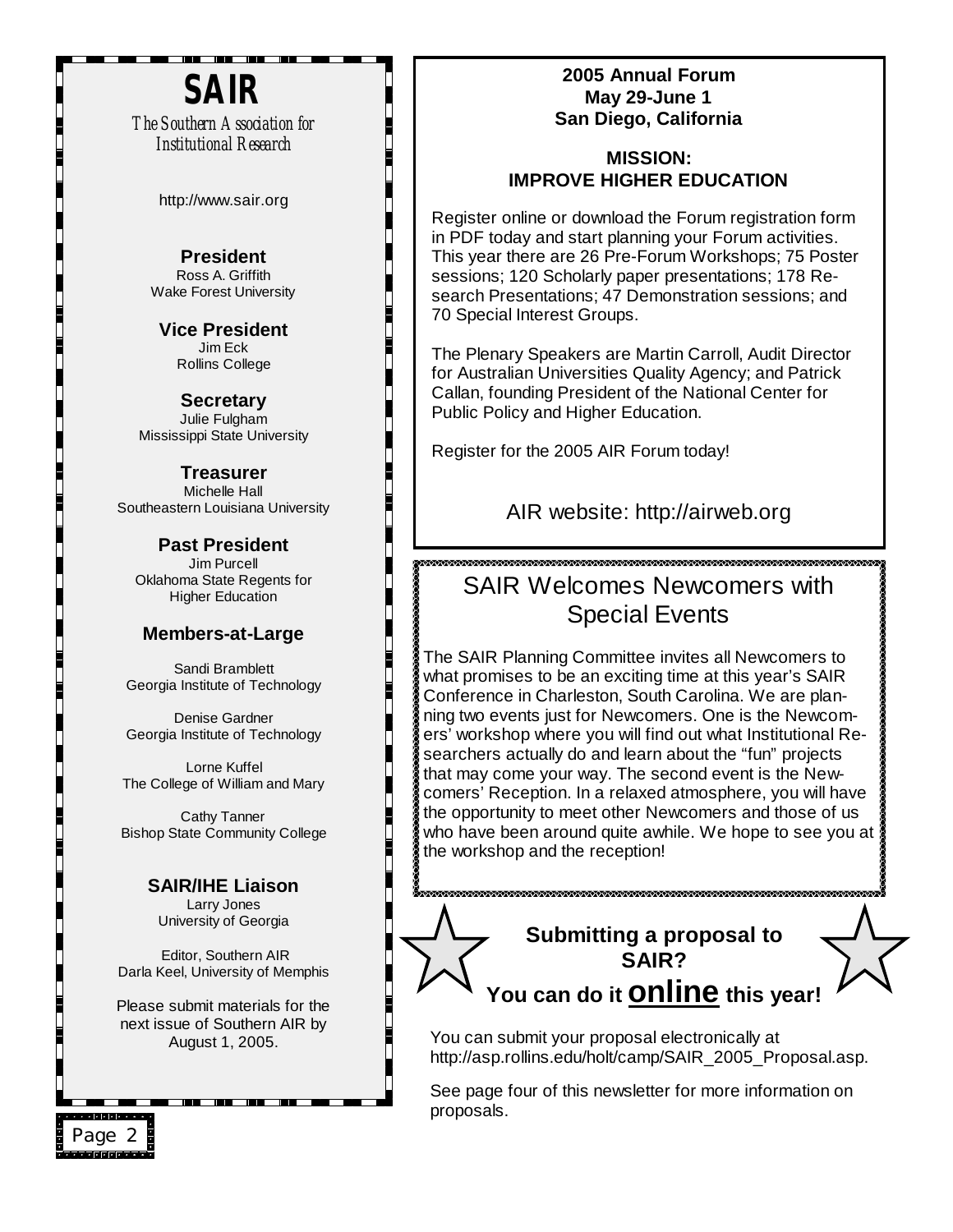# Engaging Challenges as the Paradigms Shift



Charleston, South Carolina October 22-25, 2005

Dear Colleagues,

The SAIR 2005 Conference Steering Committee met on January 15 at the Francis Marion Hotel in Charleston, South Carolina. We toured the conference facilities, walked a few blocks to the College of Charleston visiting the labs for our workshop sessions, and sampled fantastic meals at *39 Rue de Jean* and *The Boathouse*. Keep in mind that the Francis Marion is a historic hotel and that Charleston is a walking city. Be sure to pack comfortable shoes and an umbrella, especially if you plan to attend one or more workshop sessions.

Here are a few important topics for you to consider:

The **Conference Web page** is available from the SAIR web page www.sair.org or http://www.rollins.edu/ provost/SAIR/Charleston/charleston.htm. As you visit the conference web page, click "*Conference Information*" to view messages about the conference, updated lists of conference planning committees, and the **Call for Participation** (in both paper and web versions). To find detailed reservation information for our primary and overflow hotels, follow the "*Accommodations*" link. Finally, click "*About Charleston*" to plan activities of special interest to you.

The **Call for Participation** is available at http://www.rollins.edu/provost/SAIR/SAIRcall4participation.pdf. The deadline for submitting proposals is **May 9, 2005.** If you would prefer to submit your proposals electronically, you may do so by clicking http://asp.rollins.edu/holt/camp/SAIR\_2005\_Proposal.asp. Please submit proposals that relate to one of the conference tracks including accreditation, assessment, community colleges, institutional research, planning, and technology.

**SAIR 2005 Conference Travel Grants** are awarded to 10 members in order to promote professional development among institutional research professionals. Awards are available to both active members and newcomers (individuals who will become new members of SAIR at this annual conference). Grants are awarded in the amount of \$300, plus waiver of conference registration fees.

The conference **Registration form and preliminary program** will be posted on the conference web page mid-July. Attendees interested in pre-paying registration may do so by contacting Michelle Hall (mhall@selu.edu), SAIR Treasurer. A free Delta roundtrip ticket will be raffled for members who register by August 15, 2005 (SAIR board members and travel grant winners are ineligible for the raffle). **Page 3** Page 3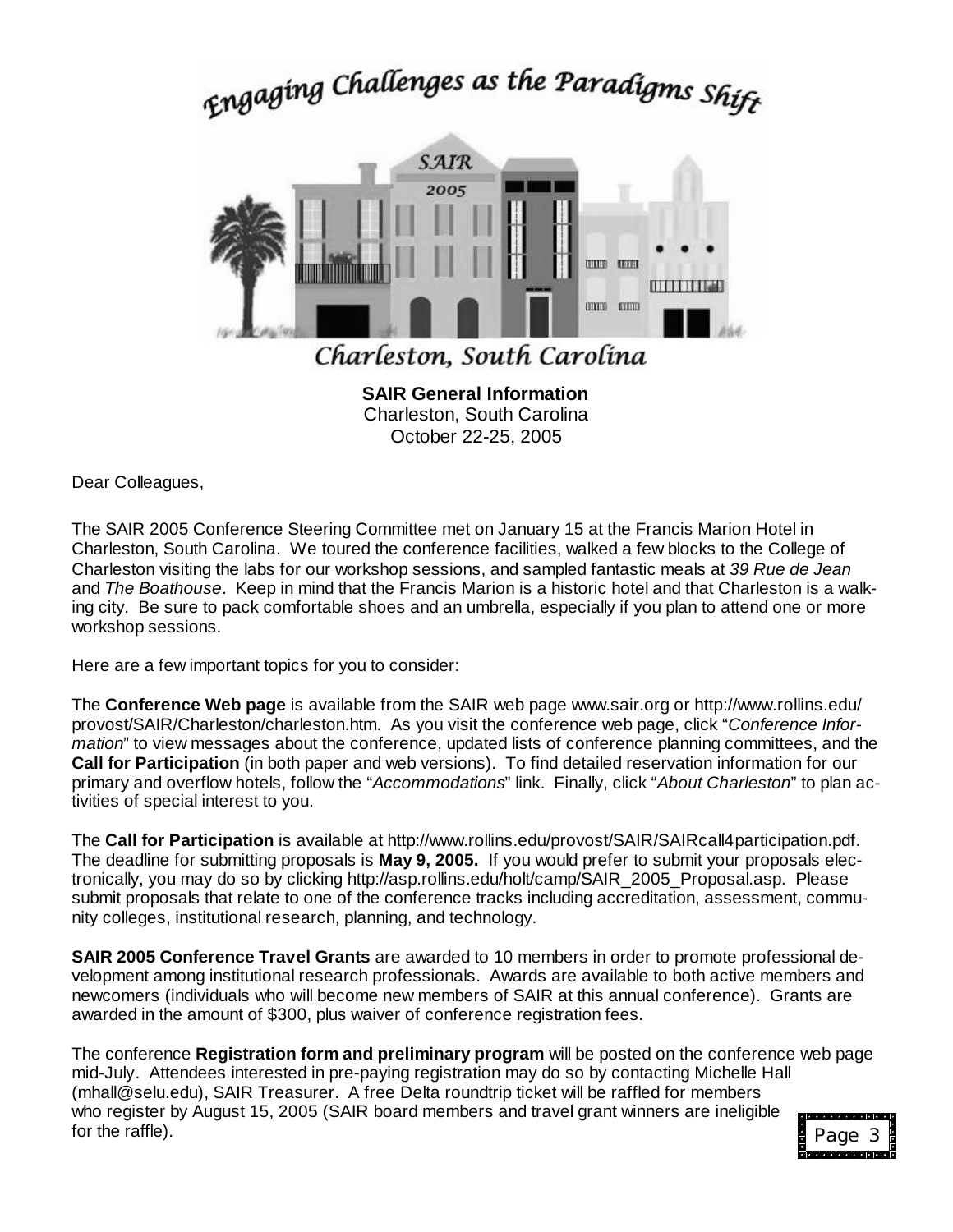SAIR 2005 has an **excellent slate of plenary speakers** including Dr. Craig Swenson, Provost and Senior Vice President for Academic Affairs at the University of Phoenix, and Dr. Mary Thornley, President of Trident Technical College. These speakers will address issues related to the conference theme: "Engaging Challenges as the Paradigms Shift."



Dr. Craig Swenson University of Phoenix



Dr. Mary Thornley Trident Technical College

The conference's **opening reception** kicks off the conference in 1920's style. We will have flappers, music, dancing, and hors d'oeuvres in the opulence of the 1926 Colonial Ballroom.

The **special event** begins with a horse-drawn carriage arriving at the doorsteps of the historic Francis Marion Hotel; embarking on a 30 minute tour of the beautifully preserved Historic District.

The tour will conclude at the legendary Boathouse Restaurant. Here participants will experience the culinary delights of one of Charleston's premiere dining destinations while enjoying the evening socializing with colleagues.



*Sharing good times with friends… .*



*and making SAIR memories… .*

Jim Eck Program Chair, 2005 SAIR Conference Rollins College (407) 646-2375 jeck@rollins.edu

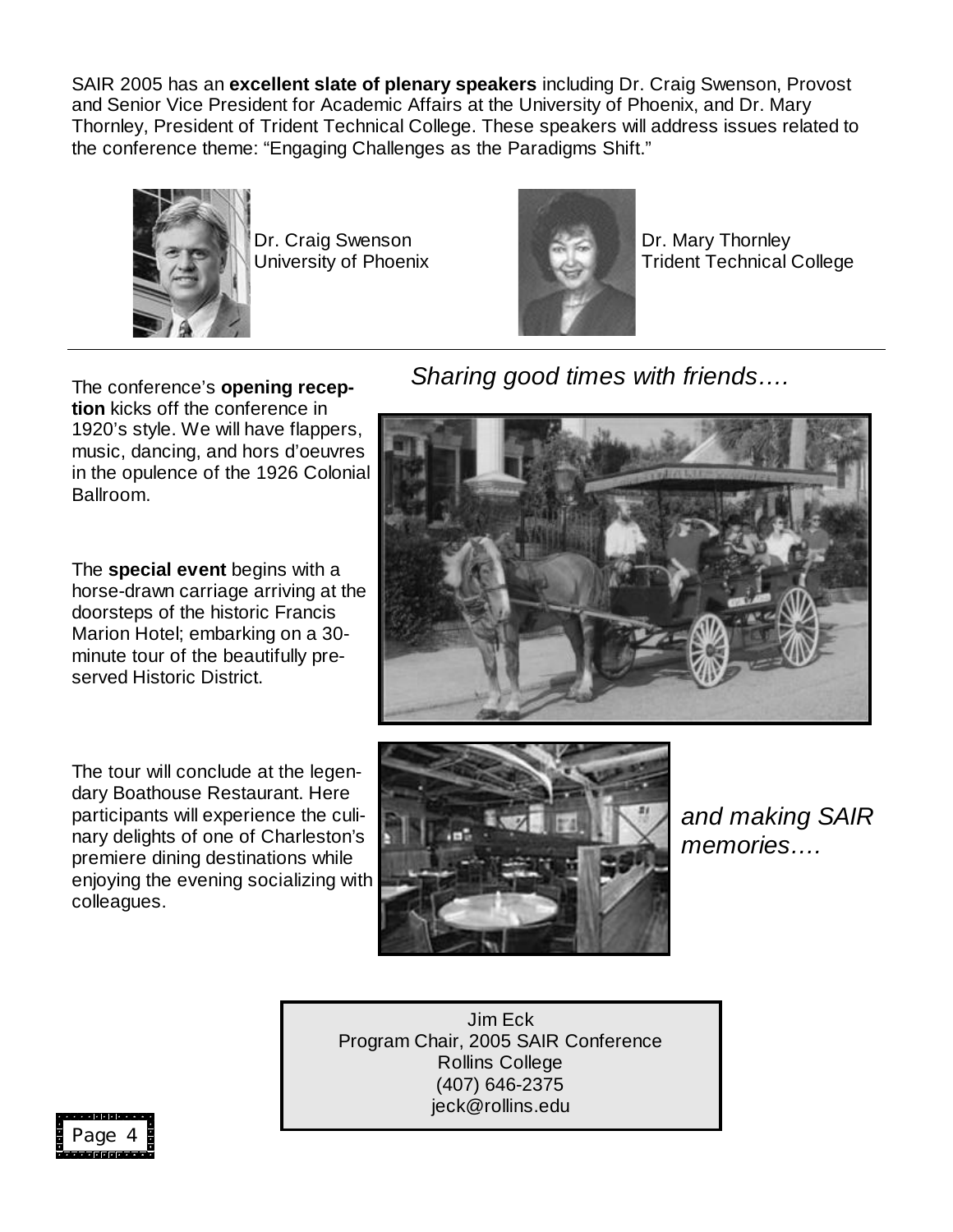

## *Annual Conference* **Southern Association for Institutional Research (SAIR)**

**October 22-25, 2005** The Francis Marion Hotel Charleston, South Carolina

#### *Proposal Due Date: May 9, 2005*

Charleston is a fantastic location for our 32nd annual SAIR conference. I am hopeful that the professional opportunities available at the conference, in large measure determined by your proposals, will match the grandeur of Charleston's historic district. As we **"engage challenges as the paradigms shift,"** please spend October 22-25 in Charleston with a SAIR learning community, characterized by informative sessions and unmatched camaraderie.

All conference registrants, whether SAIR newcomers or veterans, are encouraged to respond to this call for participation. SAIR provides an outstanding venue for you to inform others about ongoing planning, research and evaluation activities on your campus. Please submit a proposal pertaining to one or more of the six tracks that follow:

The *Accreditation Track* welcomes proposals that address the revised principles of accreditation adopted by the Southern Association of Colleges and Schools. Our members will gain valuable insights into how your knowledge and expertise informs this important process of external peer review.

The **Assessment Track** welcomes proposals that address authentic approaches to evaluating administrative, support and learning outcomes. Whether reflecting upon insights gained from national surveys or highlighting improved learning outcomes based upon locally developed assessment measures, we want to learn from you about assessment.

The *Community College Track* is a burgeoning area of interest at SAIR. The size and diversity of the community college sector requires us to learn as much as we can about these institutions. If you have knowledge of or experience with community colleges, we welcome your proposal.

The *Institutional Research Track* welcomes proposals that address the effective and efficient collection of data to inform college and university decisions. In addition to data collection, proposals may also address data analysis and best practices for data dissemination to various stakeholders.

The *Planning Track* is the newest track at SAIR. Because thoughtful planning informs decisions, we welcome proposals that address how legitimate planning processes shape the agenda for your institution.

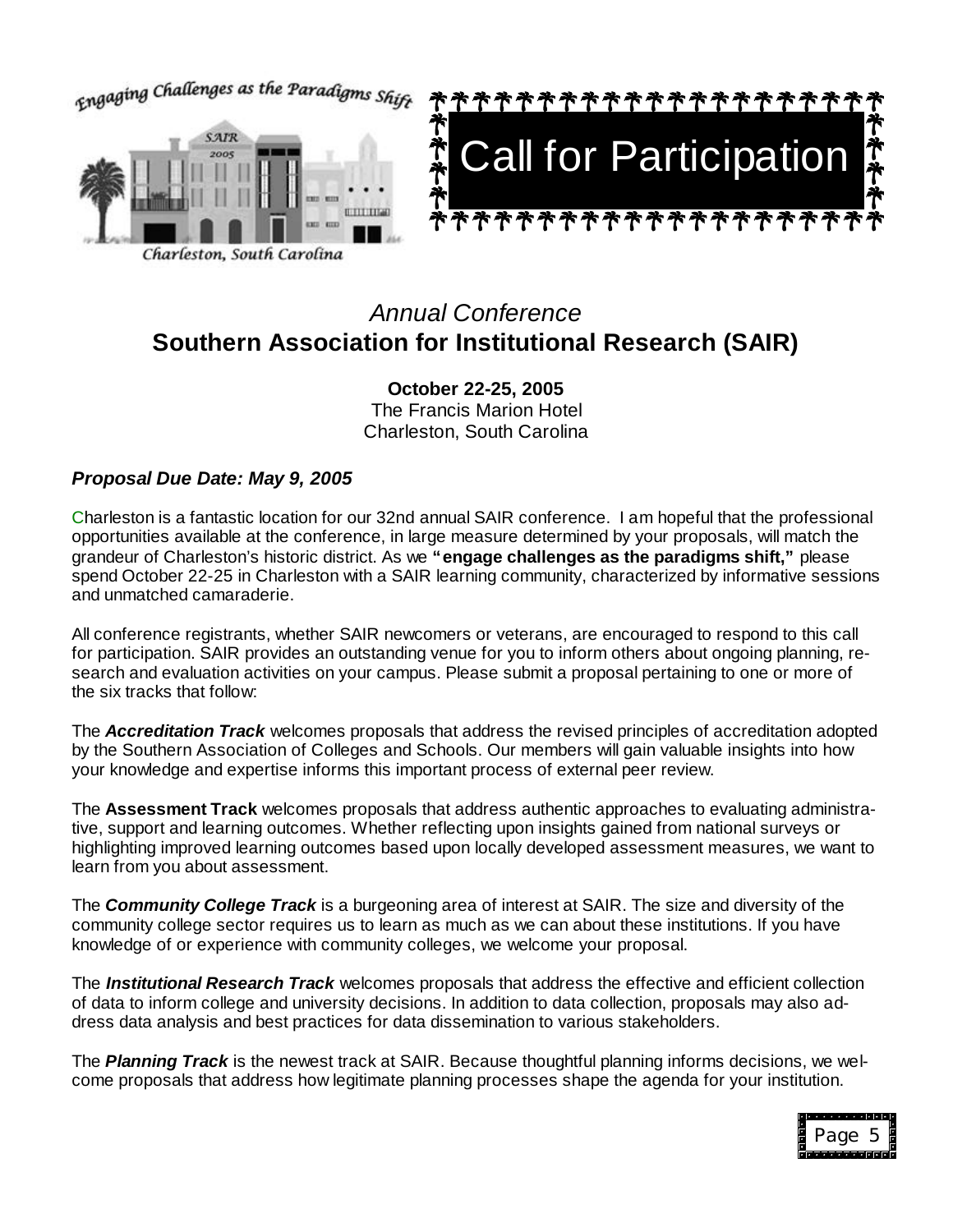The *Technology Track* welcomes proposals that address the use of technology to facilitate our work. Sessions that demonstrate creative and innovate uses of multiple media will enable us to improve upon services to our own institutions.

The conference program will include pre-conference workshops along with concurrent paper, panel, roundtable, software demonstration, and special interest group sessions.

Throughout the conference, as we collaborate on important professional topics, you'll have the opportunity to meet new colleagues and renew friendships. Come to Charleston and let's exchange perspectives on how best to **"engage challenges as the paradigms shift."**

Jim Eck Program Chair, 2005 SAIR Conference Rollins College (407) 646-2375 jeck@rollins.edu

P roposals addressing all areas relevant to the practice of institutional research, accreditation, assessment, community colleges, planning and technology are solicited. The following types of sessions are available:

#### **Papers (45 minutes)**

Papers should describe a research study or an effective process or technique (quantitative or qualitative), present a theoretical approach to a problem or issue, or review the literature on a topic of interest to institutional researchers. Please submit proposals electronically to Joe Knop (knop@gwu.edu), George Washington University with cc: to Jim Eck (jeck@rollins.edu).

#### **Panels (60 minutes)**

Panel presentations involve three or four persons who present different perspectives on a common theme or topic. The proposal should describe the common theme/topic and the major points of discussion. The proposal should also describe how each panelist contributes a different perspective to the session. Please submit proposals electronically to Joe Knop (knop@gwu.edu), George Washington University with cc: to Jim Eck (jeck@rollins.edu).

#### **Roundtables (60 minutes)**

Roundtable sessions occur during lunch on Monday, October 24 and offer an opportunity for a convener to give a brief overview of a relevant topic that leads to an engaged and lively discussion. A proposal should include a description of the topic and the convener's relevant expertise and experience. Please submit proposals electronically to Margie Hobbs (mjhobbs@olemiss.edu), University of Mississippi with cc: to Jim Eck (jeck@rollins.edu).

#### **Software Demonstrations (45 minutes)**

Presentations should demonstrate one or more software packages or programming solutions that are applicable to the work of institutional researchers. The proposal should describe the relative strengths, weaknesses, and special features of the product or solution. The presenter should also discuss the hardware required for the software/solution. If Internet access is needed, please request such access during the proposal process (see box on Proposal Cover Page). Please submit proposals electronically to Joe Knop (knop@gwu.edu), George Washington University with cc: to Jim Eck (jeck@rollins.edu).

#### **Workshops (3 or 6 hours)**

Workshops provide the opportunity for in-depth discussion and instruction on a single topic. Demonstrations, exercises, group activities, and other methods of experiential learning are appropriate and desirable. Proposals should outline the specific objectives of the workshop, the intended audience (novice or experienced researchers, prerequisite knowledge/skills, etc.), the instructional techniques, and the qualifications of the instructor(s). Proposals also must include an estimate of the reimbursable expenses and the minimum and maximum number of participants allowed. Workshops occur on Saturday and Sunday, October 22 -23. Please submit proposals electronically to Denise Gardner (denise.gardner@irp.gatech.edu), Georgia Institute of Technology with cc: to Jim Eck (jeck@rollins.edu).

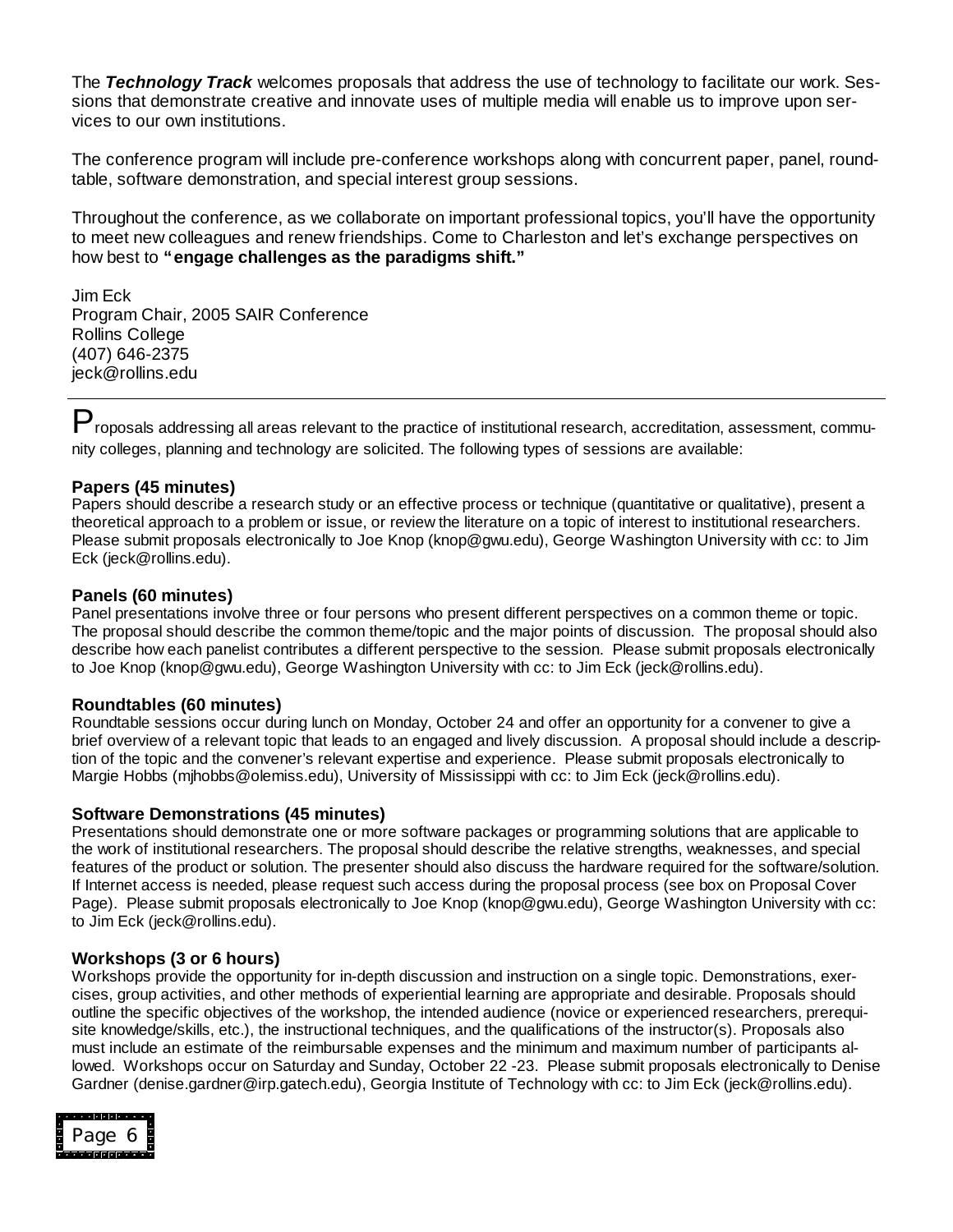#### **Proposal Submission Instructions -** *Paper, Panel, Roundtable, Software Demonstration or Workshop*

1. Please electronically submit the Proposal Cover Page at the end of this document, an abstract, and a narrative representing the body of the proposal by May 9, 2005.

2. An abstract of no more than 100 words is required. Although some editing may occur, most abstracts of accepted presentations will appear verbatim in the conference program.

3. A narrative representing the body of the proposal is limited to three "pages" and should cover the following: a) significance or timeliness of the topic; b) historical, theoretical, and/or conceptual framework; c) method of inquiry; d) analytical method; and e) intended audience.

4. No reference to authors or their institutions should appear in the body of the proposal.

5. SAIR will notify primary contacts in mid June about the status of their proposals.

#### **Equipment**

Each session room will have an overhead projector and screen. Please submit all requests and justifications for other equipment during the proposal process (see box on Proposal Cover page). SAIR will make every effort to accommodate reasonable requests. For additional information, contact the Program Chair, Jim Eck (jeck@rollins.edu).

#### **Special Interest Group (SIG) Meetings (45 minutes)**

State, regional, sector and topical SIGs are opportunities for discussion of issues and topics of importance to particular groups of participants. To reserve meeting space for a SIG, send electronically the proposal form to Donald Cunningham (hip@utk.edu), University of Tennessee with cc: to Jim Eck (jeck@rollins.edu).

#### **Facilitators**

The session facilitators' primary tasks are to introduce the sessions, distribute session evaluation materials, return session evaluation materials to the presenter, and assure that sessions begin and end on time. Whether a newcomer or veteran, serving as a facilitator is an excellent way to become involved in SAIR. If you would like to serve as a facilitator, complete the name and address section on the proposal form, check the statement indicating your intent to serve, and send electronically to Mary Gunn (mgunn@coastal.edu), Coastal Carolina University with cc: to Jim Eck (jeck@rollins.edu).

#### **Important Information for all Participants**

All participants are expected to pay conference registration fees, and those submitting proposals acknowledge their intent to register by submitting a proposal. Honoraria are not paid to presenters, although reasonable expenses are reimbursed for workshop materials.

#### **SAIR Travel Grants**

SAIR is now awarding **ten travel grants** to the annual conference in order to promote professional development among institutional research professionals. Awards are available to both active members and newcomers (individuals who will become new members of SAIR at this annual conference). Applications from individuals who have not received a travel grant from SAIR within the past two years will receive priority.

Grants are awarded in the amount of \$300, plus waiver of the conference registration fees. To apply for a travel grant, send electronically to Cathy Tanner (ctanner@bishop.edu), Bishop State Community College, by August 1, 2005 the following information:

- 1. Your name and institution/organization of employment
- 2. A brief resume/curriculum vitae

3. A statement of how the grant will contribute to your professional development, particularly with regard to future activity in SAIR

4. A statement describing your financial need and information about any financial support available from your institution and/or possible sources

If you are interested in becoming a **member of SAIR**, contact: Michelle Hall, SAIR Treasurer

 Southeastern Louisiana University SLU 11851 Hammond, Louisiana 70402 Ph: (985) 549-2077 FAX: (985) 549-3640 E-mail: mhall@selu.edu

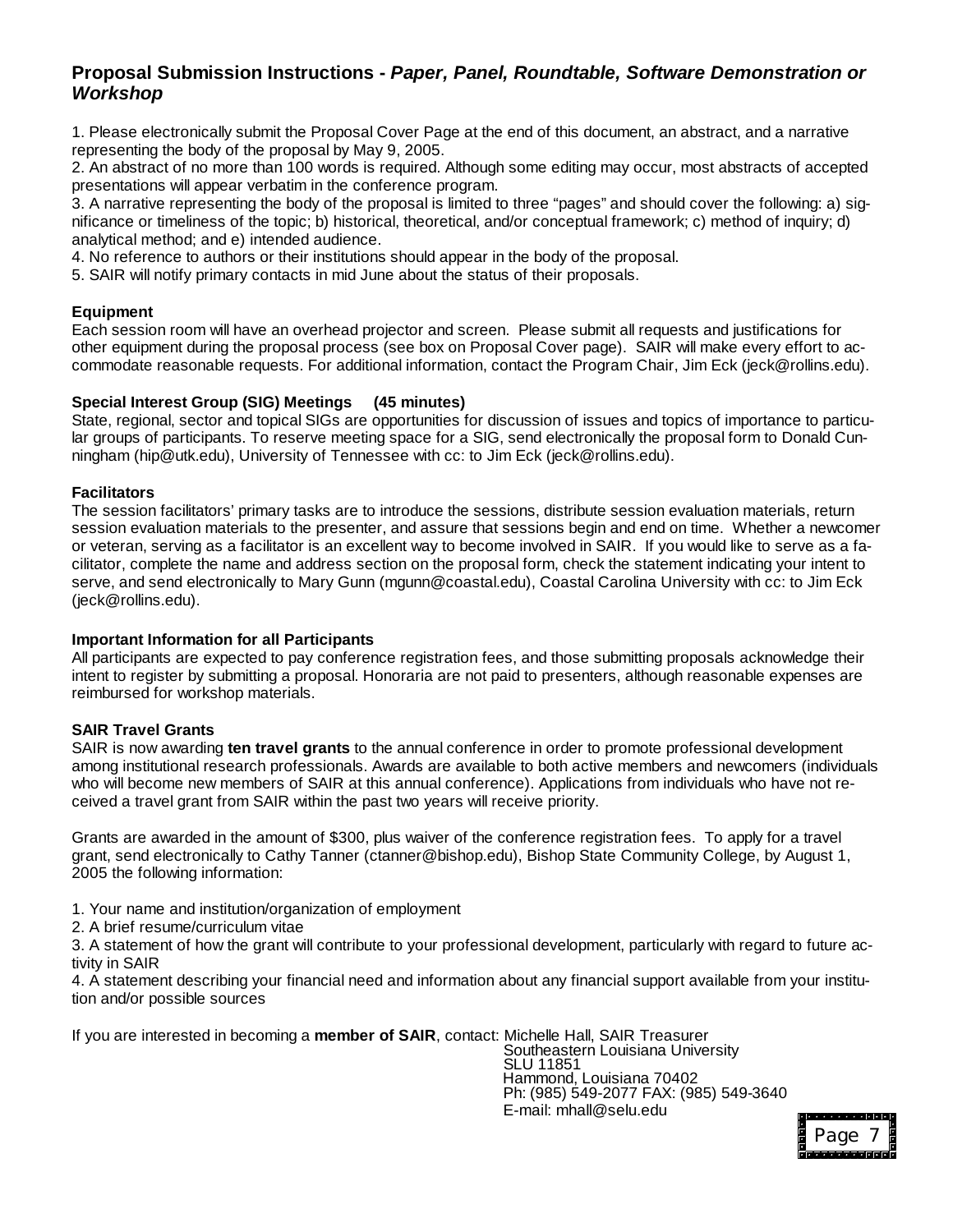## **Proposal Cover Page**

(Please read the "Proposal Submission Instructions"on page 6 before completing this page.)

#### **Deadline May 9, 2005**

#### **Session Title:**

| <b>Session Track:</b>                                                                                                                                                                                                                             | <b>IAccreditation</b><br>Community College<br>Planning | lAssessment<br>Institutional Research<br>Technology |  |
|---------------------------------------------------------------------------------------------------------------------------------------------------------------------------------------------------------------------------------------------------|--------------------------------------------------------|-----------------------------------------------------|--|
| Sessions Format: Check the appropriate box and provide other information where applicable.<br>□Panel Software Demonstration □Paper □Roundtable □Workshop                                                                                          |                                                        |                                                     |  |
| Number of workshop participants: ___Maximum Minimum                                                                                                                                                                                               |                                                        |                                                     |  |
| <b>Special Equipment Request</b><br>All sessions, except Roundtable Discussions, will be provided with an overhead projector and<br>screen. If the use of other equipment is an integral part of your presentation, indicate your needs<br>below. |                                                        |                                                     |  |

#### □Computer Projector □Internet Access □Other:

If you checked any of the above boxes, specify exactly what is needed and attach a commentary justifying your request. Requests submitted during this proposal process will receive priority.

#### **Contact Information:**

*(Required for ALL proposals) If you are a facilitator, complete only this section.*

#### **Primary Presenter Facilitator SIG Contact**

| Name:                  |  |
|------------------------|--|
| Position:              |  |
|                        |  |
| Institution:           |  |
| <b>Office Address:</b> |  |
| City/State/Zip:        |  |
| Telephone:             |  |
| $E$ -mail:             |  |

#### **Additional Presenter (1):**

| Name:           |  |
|-----------------|--|
| Position:       |  |
| Institution:    |  |
| City/State/Zip: |  |
| Telephone:      |  |
| E-mail:         |  |
|                 |  |
|                 |  |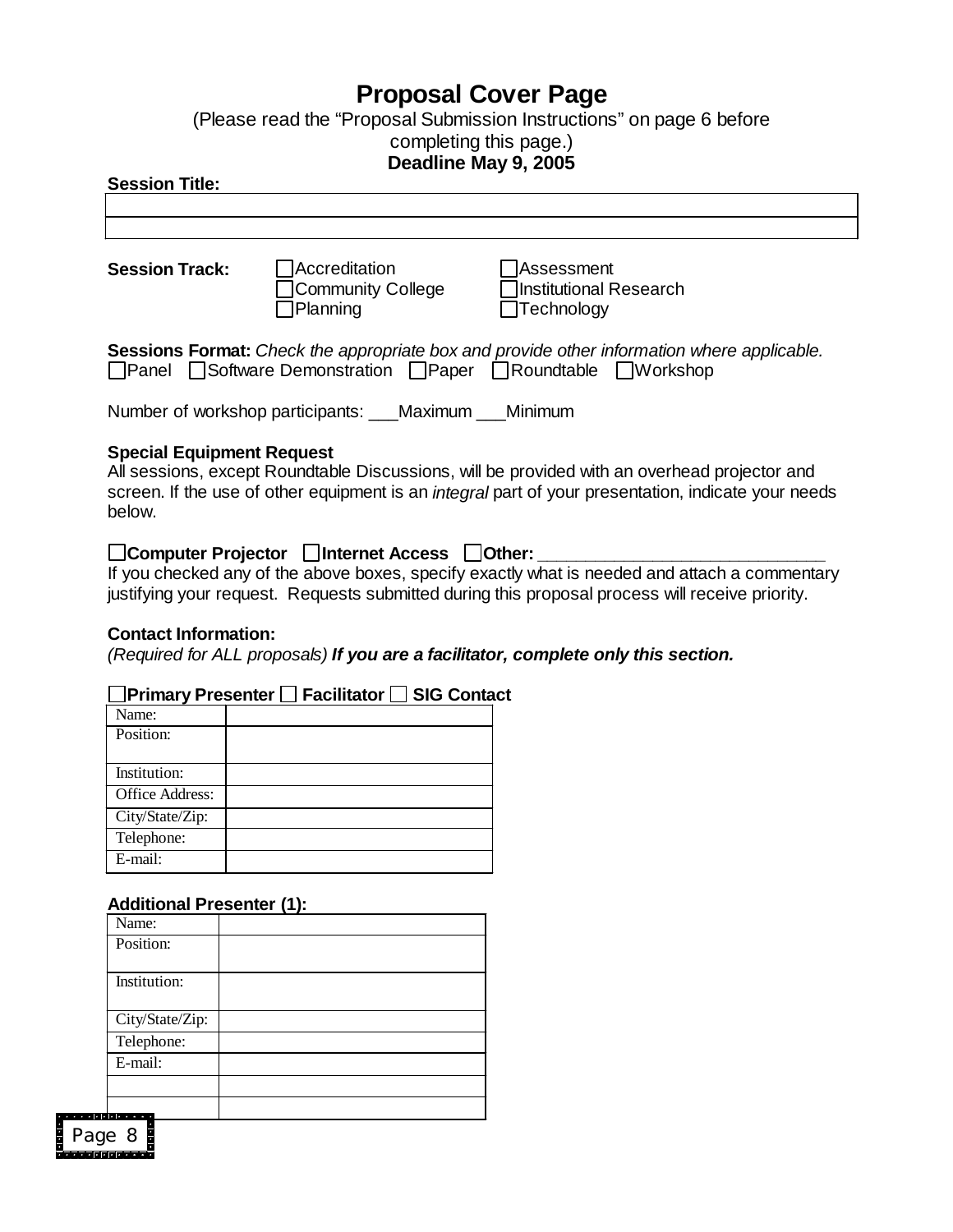#### **Additional Presenter (2):**

| Name:           |  |
|-----------------|--|
| Position:       |  |
|                 |  |
| Institution:    |  |
|                 |  |
| City/State/Zip: |  |
| Telephone:      |  |
| E-mail:         |  |

#### **Additional Presenter (3):**

| Name:           |  |
|-----------------|--|
| Position:       |  |
| Institution:    |  |
|                 |  |
| City/State/Zip: |  |
| Telephone:      |  |
| E-mail:         |  |

#### **Presenter Requirement**

By submitting this form, you are indicating that you will attend the SAIR 2004 conference as a paid attendee if your proposal is accepted, barring any emergency situations.

#### **Proposals for Paper, Panel, or Software Demonstration**

E-Mail as attachments: (a) Proposal Cover Page (b) Abstract and (c) Narrative to: Joe Knop (knop@gwu.edu) with cc: to Jim Eck (jeck@rollins.edu)

#### **Proposals for Roundtable**

E-Mail as attachments: (a) Proposal Cover Page (b) Abstract and (c) Narrative to:

Margie Hobbs (mjhobbs@olemiss.edu) with cc: to Jim Eck (jeck@rollins.edu)

#### **Proposals for Workshop**

E-Mail as attachments: (a) Proposal Cover Page (b) Abstract and (c) Narrative to: Denise Gardner (denise.gardner@irp.gatech.edu) with cc: to Jim Eck (jeck@rollins.edu)

#### **SIG Contacts**

E-mail Proposal Cover Page to: Donald Cunningham (hip@utk.edu) with cc: to Jim Eck (jeck@rollins.edu)

#### **Facilitator**

E-mail Proposal Cover Page to Mary Gunn (mgunn@coastal.edu) with cc: to Jim Eck (jeck@rollins.edu)

Page

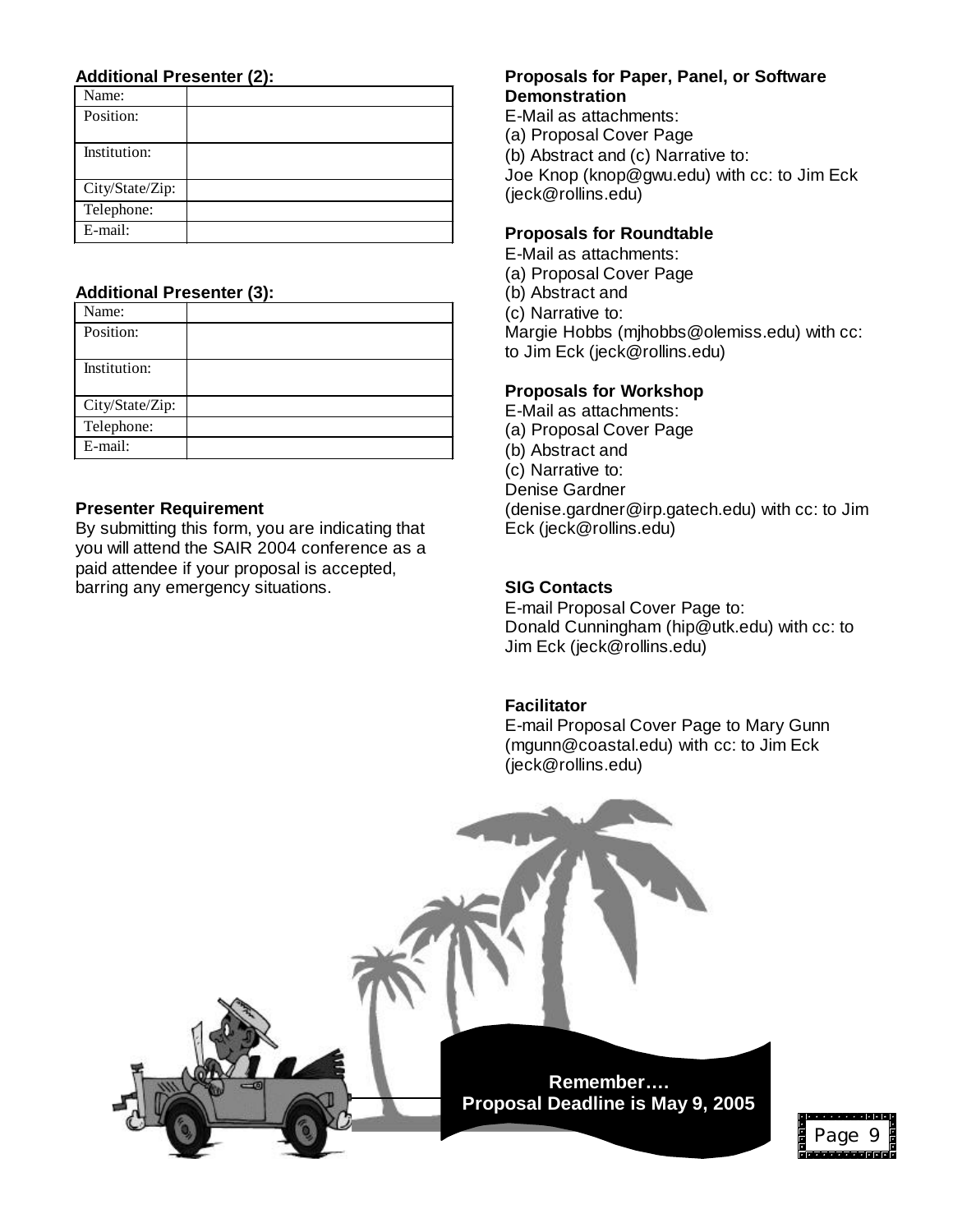#### **Unofficial Minutes of Business Meeting and Awards Breakfast October 19, 2004 in Biloxi, Mississippi Teresa Hall, Secretary**

At 7:50 a.m., the 2004 SAIR Business and Awards Breakfast meeting was called to order. President Jim Purcell (Oklahoma State Regents for Higher Education) welcomed attendees and thanked the Mississippi Association for Institutional Research for helping put on the conference.

#### Secretary's Report

The minutes from the 2003 SAIR business meeting and awards breakfast were approved with Gerry Dizinno (St. Mary's University) moving and Rich Howard (Montana State University) seconding the motion for approval.

#### Treasurer's Report

Treasurer Michelle Hall (Southeastern Louisiana University) presented the current financial statement for SAIR. The combined bank and investment account balance, as of September 30, 2004, was \$96,743.87. Total assets, as of September 30, 2004, totaled \$134,342.88. Michelle reminded the members that this does not include conference expenses, which are estimated to be between \$40,000 and \$50,000.

#### Audit Committee

President Purcell reported that the Audit Committee for Fiscal Year 2003 consisted of Gerry McLaughlin (DePaul University) and John Kalb (Southern Methodist University). The committee reviewed SAIR's banking and financial statements and concluded that the Treasurer and the Board have been good stewards of the membership's money.

#### Nominating Committee

Past President Joseph Hoey (Georgia Institute of Technology) thanked the members of the 2003-04 Nominating

*(Continued on page 14)*

#### **SAIR Future Conference Survey Results Jim Purcell, Past President on the Board**

108 members responded to the SAIR Future Conference Survey administered in January and February of this year. Of the respondents, "Airport Access" (71.3%) and "Reasonably priced hotel accommodations" (63.9%) were identified as the top factors that should be used to determine a conference site. "Restaurants" (76.9%) was identified as the top activity or attraction desired in a conference site. City size was not considered important in site selection, but a medium size city was preferred. Recommendations were given for over 60 cities for future conference sites. The cities which garnered the most first choice votes were: Atlanta (15.9%), Nashville (13.6%), New Orleans (12.5%), Savannah (8.0%), and Dallas (5.7%).

The information has been reviewed by the SAIR Board and forwarded to a conference planning company called Helms-Briscoe to help identify hotels and conference facilities in cities of interest.

| <b>First Choice Cities for Future SAIR</b><br><b>Conferences</b>                      |                                                                                                                                                                                                                                           | <b>Top Cities Overall for Future SAIR</b><br><b>Conferences</b>                                                                                                                            |                                                                                                                                                                                                                                        |
|---------------------------------------------------------------------------------------|-------------------------------------------------------------------------------------------------------------------------------------------------------------------------------------------------------------------------------------------|--------------------------------------------------------------------------------------------------------------------------------------------------------------------------------------------|----------------------------------------------------------------------------------------------------------------------------------------------------------------------------------------------------------------------------------------|
| Atlanta 15.9%<br>Nashville 13.6%<br>New Orleans 12.5%<br>Savannah 8.0%<br>Dallas 5.7% | Respondents were<br>asked to recommend<br>up to three cities as<br>possible future confer-<br>ence sites in order of<br>preference. These are<br>percentages of only<br>first choice selections<br>with a percentage of<br>5% or greater. | Atlanta 11%<br>Nashville 10.6%<br>Savannah 7.3%<br>New Orleans 6.9%<br>Dallas 6.1%<br>Orlando 4.5%<br>Miami 3.7%<br>Myrtle Beach 3.7%<br>Asheville 2.9%<br>Birmingham 2.9%<br>Memphis 2.4% | Respondents were<br>asked to recommend<br>up to three cities as<br>possible future confer-<br>ence sites in order of<br>preference. These are<br>the top 11 cities identi-<br>fied, when all three<br>preferences are aq-<br>gregated. |
| Page<br>10<br>والمتواب المالي المالي المالي                                           |                                                                                                                                                                                                                                           |                                                                                                                                                                                            |                                                                                                                                                                                                                                        |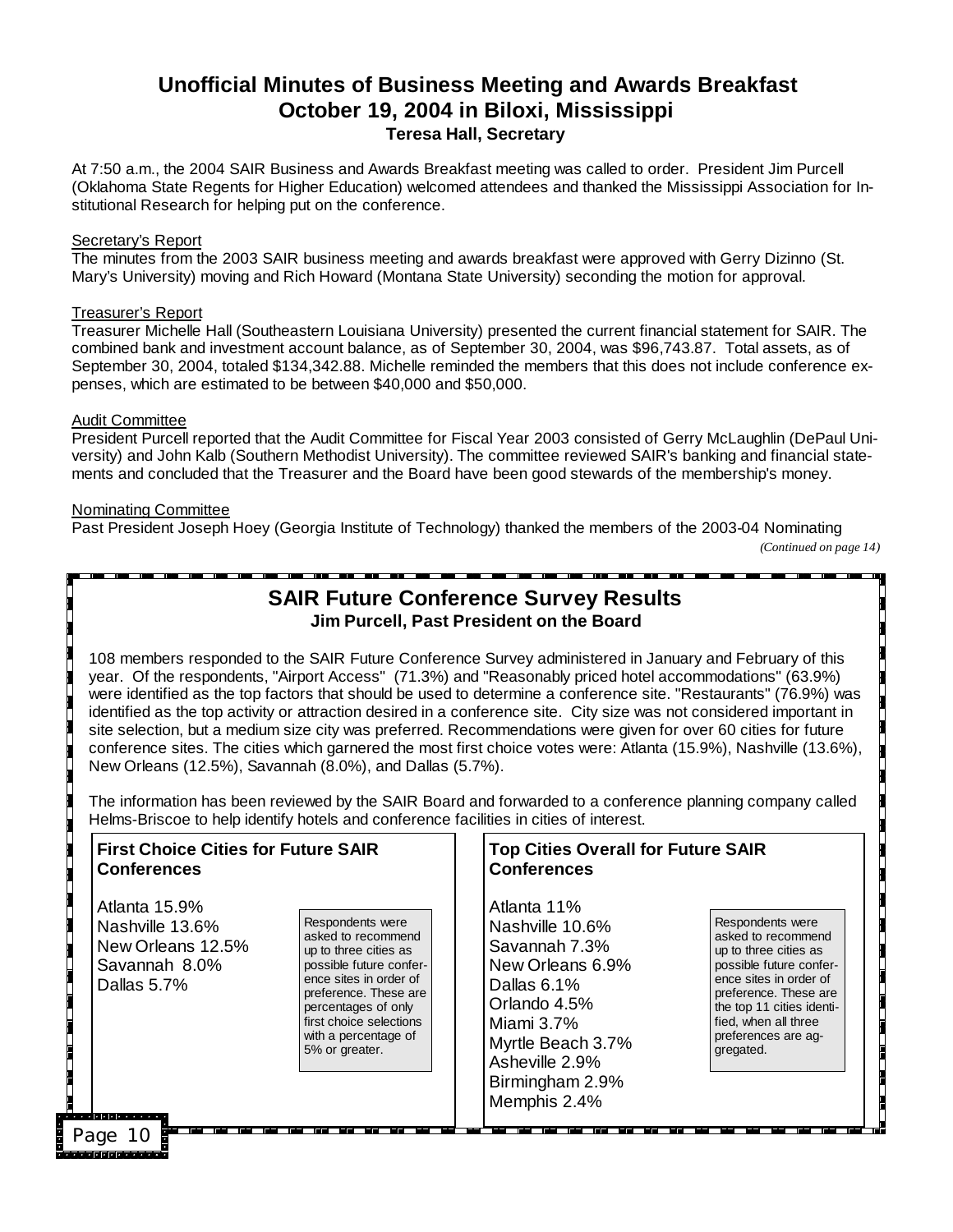

## **Call for Nominations for SAIR Awards Sandi Bramblett, Georgia Institute of Technology**

The Southern Association for Institutional Research (SAIR) has established three awards to recognize the contributions of members to the Southern Association or to the field of institutional research. SAIR members are invited to nominate deserving colleagues for one of the following awards and recognitions.

#### **The James R. Montgomery Outstanding Service Award**

This award is given to an individual who has made a significant contribution to SAIR over an extended period of time. Each nominee must have been a SAIR member for over five years and cannot be a member of, or a candidate for, the Board of Directors during the year nominated. In addition, two of the following criteria must be met:

1) The nominee has been a member of the Board of Directors or a chair of either a conference or a committee appointed by the SAIR president. 2) has been an officer of, or a recognized leader in the establishment of, a state or special interest group which has been associated with SAIR; and 3) has made a professional contribution to SAIR by being actively involved in a combination of the following: a) has presented contributed papers at a SAIR conference; b) has organized, offered or acted as a primary participant in workshops at the SAIR annual conference or at workshops sponsored by an affiliated SAIR organization or group; c) has contributed in some other specific significant way that has advanced the professionalism of SAIR.

#### **SAIR Special Recognition Unsung Hero/Heroine Award**

This award recognizes the ongoing contributions of a member to SAIR and to the field of institutional re-search and planning in the broadest sense. This award honors individuals whose effort and initiative might not otherwise receive public recognition. The types of effort to be considered include management assignments, innovative projects or ideas, development of new initiatives, or other ongoing service to SAIR, other than as an elected officer. [For purposes of this award, officer is defined as President, Secretary or Treasurer.]

All members of SAIR are eligible to receive the award with the following exceptions: 1) A person who has previously won the award; and 2) Officers of SAIR shall not be eligible until five years have passed since completion of their most recent term of office.

#### **Distinguished Membership Award**

Distinguished Membership may be awarded to members or former members who have made distinguished contributions to institutional research. This award is a meaningful recognition of significant effort in the field of institutional research. Distinguished Membership status is retained for the lifetime of the individual. (Persons retiring from active service in institutional research may be recognized through the award of emeritus membership rather than with the Distinguished Membership Award.)

A member or former member nominated for Distinguished Membership should meet the following qualifications: 1) has been an active and contributing member of SAIR; 2) has contributed substantially to the field of institutional research over an extended period of time, either in the practice of institutional research or in a supporting role (e.g. faculty, college president); and 3) has influenced higher education policies and practice through work or research.

#### *See Nominations Process on Page 12*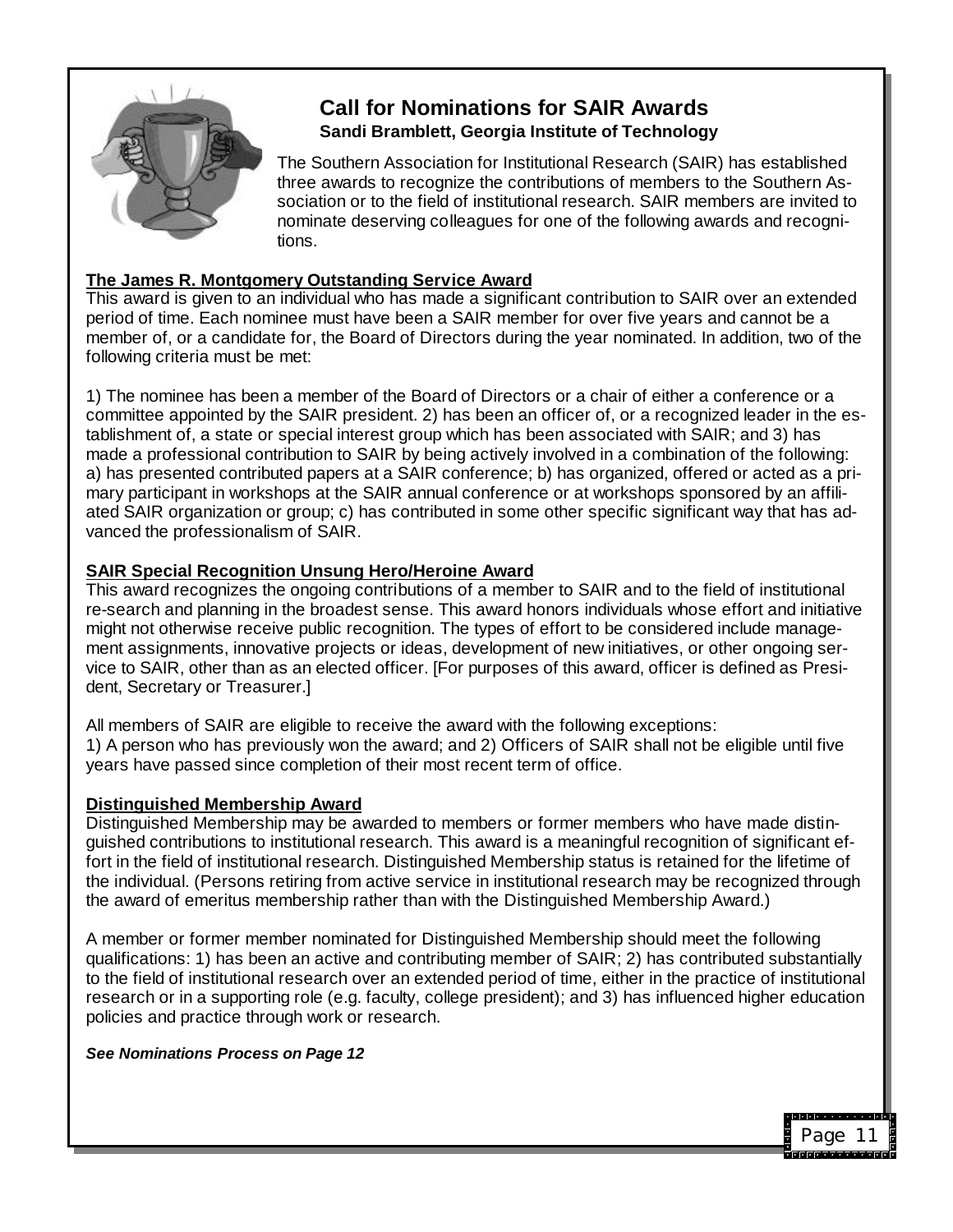### **SAIR Awards Nomination Process**

Send an e-mail attachment in Microsoft Word format by July 31, 2005 to Sandi Bramblett at the following e-mail address: sandi. bramblett@irp.gatech.edu. The attachment should include the following sections:

SAIR Award Name: Nominator information: name, current position, company or institutional affiliation, address, phone, fax, and email

Nominee information: name, current position, company or institutional affiliation, address, phone, fax, and email

Has this nomination been discussed with the nominee? (Yes or No)

Provide a brief summary of the nominee's accomplishments in reference to the award for which they are nominated; Has this achievement been the basis of any other previously awarded SAIR Award? If yes, how does this nomination differ from previous body of work honored?

Provide a narrative summary of 1,000 words or less. Include the following in your narrative: evaluate the nominee's accomplishments and a specific identification of the work to be recognized; explain why the nominee is being recommended for this award with regard to the stated purposes of the award; if the nominee has received another SAIR Award within the last five years, specifically describe why this nomination is appropriate; if the nominee has received a previous SAIR Award, describe why this award nomination does not cover the basis for a previous award; analyze patents if cited; and if the nominee is not the sole author of works, specify the contribution of the nominee.

Questions regarding the awards process should be directed to Sandi Bramblett via email at sandi.bramblett@irp.gatech.edu or by phone at 404.894.8874.



**SAIR Financial Statement Calendar Year 2004 Michelle Hall, Treasurer**

| Assets as of December 31, 2003           |              |
|------------------------------------------|--------------|
| <b>Bank balance</b>                      | \$12,764.43  |
| Reserve Fund                             | \$79,000.00  |
| Committee on Missions & Goals            | \$1,704.21   |
| Total                                    | \$93,468.64  |
| Income during the Year:                  |              |
| New and Renewed Memberships              | \$4,685.00   |
| <b>CMG Contribution</b>                  | \$455.00     |
| 2004 Conference                          | \$87,070.11  |
| 2003 Conference                          | \$258.00     |
| <b>BIRC Grant</b>                        | \$2,000.00   |
| Checking Interest                        | \$56.10      |
| <b>Investment Interest</b>               | \$325.64     |
| <b>Total Income</b>                      | \$94,849.85  |
| <b>Expenditures during the Year:</b>     |              |
| 2004 Conference                          | \$73,055.23  |
| 2003 Conference                          | \$500.00     |
| 2006 Conference                          | \$416.16     |
| Newsletter                               | \$1,372.60   |
| Corporate Filing Fee                     | \$61.25      |
| Taxes                                    | \$600.00     |
| IHE                                      | \$473.90     |
| Membership Recruitment                   | \$222.72     |
| June Board Meeting                       | \$200.48     |
| <b>SACS Meeting</b>                      | \$1,092.02   |
| Miscellaneous                            | \$66.50      |
| <b>Total Expenditures</b>                | \$78,060.86  |
| Total net income during period           | \$16,788.99  |
| Assets as of December 1, 2004            |              |
| <b>Bank balance</b>                      | \$17,011.53  |
| Conference Reserve Fund                  | \$91,000.00  |
| <b>Committee on Missions &amp; Goals</b> | \$2,174.65   |
| Total                                    | \$110,186.18 |
|                                          |              |

Note: In 2001 a committee of former SAIR Treasurers and Presidents recommended that SAIR increase its Conference Reserve Fund to the value of at least two conferences, in case attendance is lower than budgeted, the conference is not held for some reason, or the cost to SAIR of the conference is more than revenue generated by the conference. The Conference Reserve Fund reflects the basic costs of the previous two conferences.

Page 12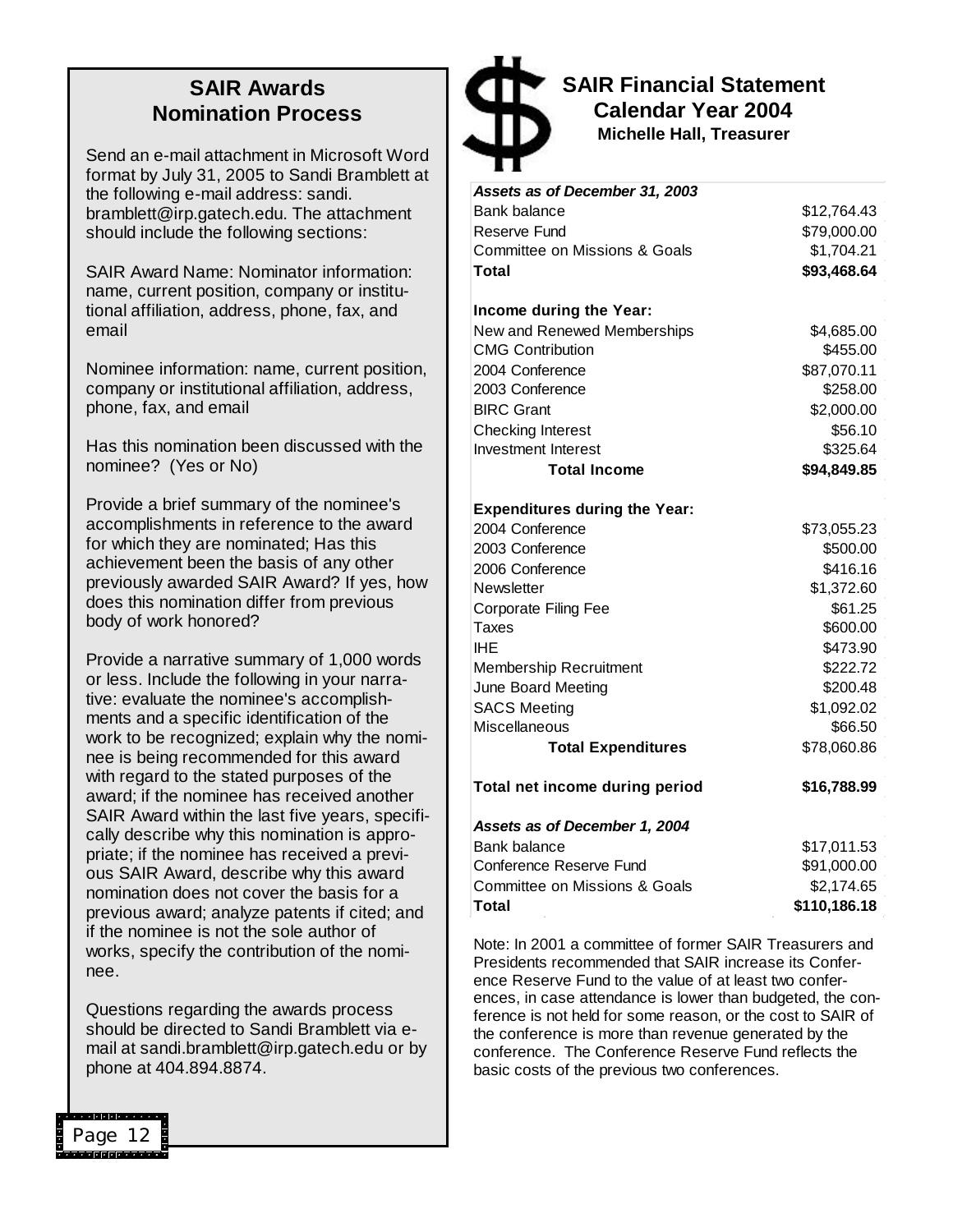#### **Regional Scoop: Scorecards Workshop Kris Redd Mascetti, Auburn University Montgomery**



On Friday, January 14, 2005, the Alabama Association for Institutional Research (ALAIR) held its annual workshop on the campus of Southeastern Bible College in Birmingham, Alabama. Thirty-five (35) people attended the workshop. The title of the

workshop was "Scorecards as Performance Indicators: The UAB Experience." Presenters at the workshop were Dr. Carol Garrison (President, UAB), Dr. Glenna Brown (Assistant Vice President for Planning/ Director, Institutional Studies and Services, UAB), Mary Beth Adams (Assistant Director, Institutional Research, UAB), and Dr. John Lyons (Vice President for Planning and Information Management, UAB). The presenters were extremely knowledgeable in the area of scorecards and were able to discuss the topic from their own experienced perspectives. The information presented at the workshop was very informative and will prove to be useful as Institutional Researchers continue to meet the never-ending challenges of improving institutional effectiveness.

## 2005 Calendar of Events

**March 21 - 22, 2005,** The Louisiana Association for Institutional Research (LAIR) will hold their annual conference at Louisiana State University in Baton Rouge, LA. This conference includes a hands-on IPEDS workshop.

**March 31 - April 1, 2005,** The Mississippi Association for Institutional Research (MAIR) will hold their annual meeting in Jackson, MS. This conference includes a hands-on IPEDS workshop.

**April 7 - 8, 2005,** the Alabama Association for Institutional Research, (ALAIR) will hold their annual conference in Fairhope, Alabama. Contact Cara Mia Pugh, (334) 844-4765 or pughcam@auburn.edu for information. More details available soon on their web site http://alair.org/.

**May 29 - June 1, 2005,** The Association for Institutional Research **(AIR), 45th Annual Forum,** at the San Diego Marriott Hotel, San Diego, CA.

**August 3 - 5, 2005,** The Tennessee Association for Institutional Research (TENNAIR) will hold their annual conference in Brentwood, Tennessee. The conference website is http://oir.memphis.edu/tennairmain/aug\_2005/index. shtml

*Excerpted from AIR calendar on website*

#### SAIR 2006 **October 14-17 DoubleTree Hotel Crystal City, Virginia**

#### **Karen Gentemann and Debbie Dailey, Co-Local Arrangement Chairs**

Imagine looking out the window of your hotel and seeing the Washington Monument and the Lincoln and Jefferson Memorials just in the distance. Then only a couple of blocks away you hop on a Metro train and find yourself walking around those places in a matter of minutes. Or maybe you'd like to see some of the greatest museums and art galleries in the world, for free! And if that's not enough, you're within walking distance of Pentagon City Mall with 170 stores and restaurants. It's all possible if you make plans to attend SAIR 2006 in Crystal City, Virginia, just outside Washington, DC.

The DoubleTree Hotel, Crystal City, is your destination for this conference and it promises to be a great one. The hotel has just completed an extensive facelift, the sites and sounds of our nation's capital are all around, and there's nothing that can top a gathering of the Southern Association! Come to learn and to be challenged professionally, but come to enjoy a wonderful venue for the conference as well. Everyone on the Local Arrangements Committee is excited to have you visit. We promise that you will have a "capital" experience!

Page 13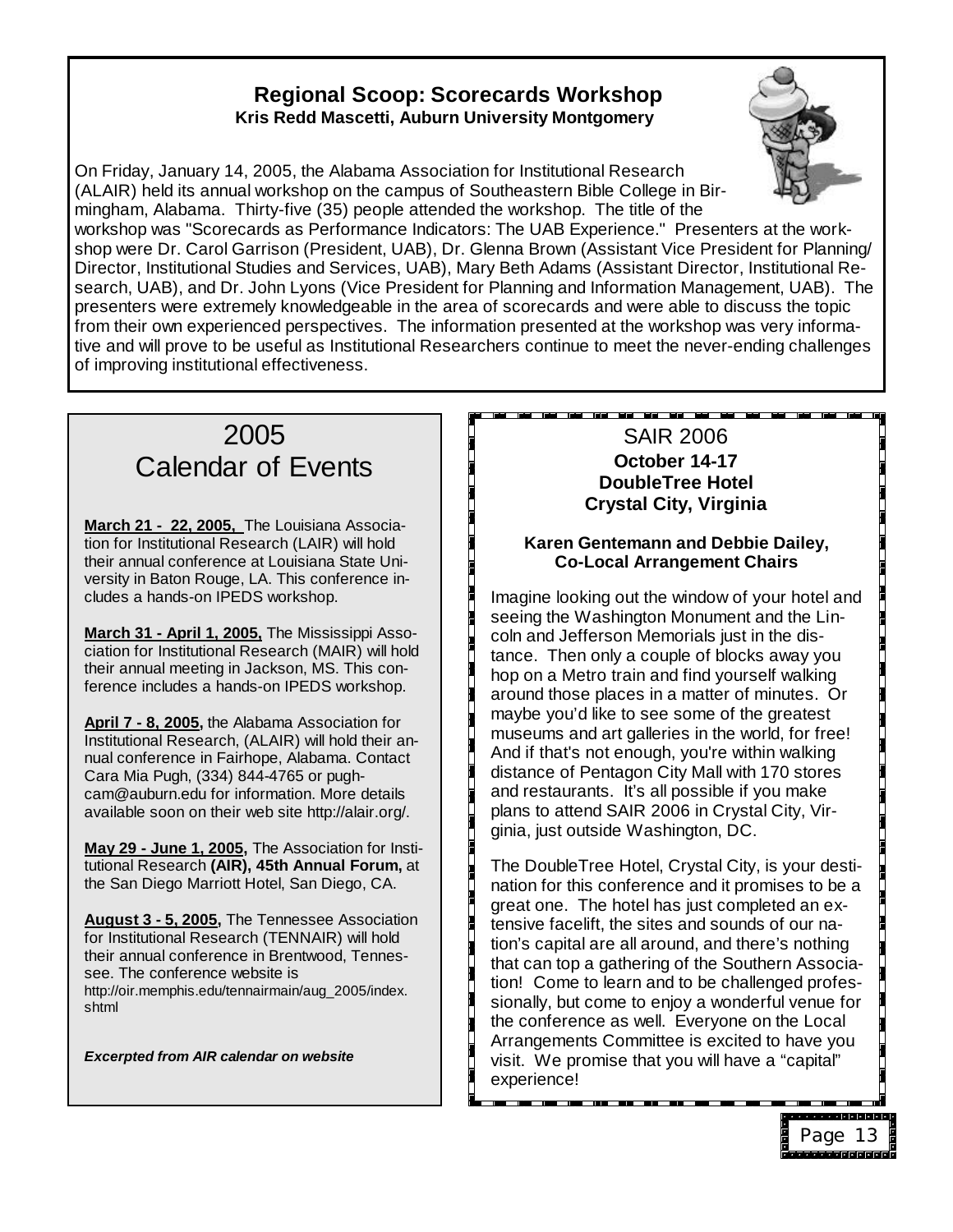#### *(Continued from page 10)*

Committee: Sarah Carrigan (University of North Carolina – Greensboro), Ike Ikenberry (Belmont University), Deb Stuart (Oklahoma State Regents for Higher Education), Catherine Watts (Clemson University) and Andrew Luna (State University of West Georgia) for their service.

Past President Hoey announced that the newly elected Board members are Vice President Jim Eck, Rollins College; Secretary Julie Fulgham, Mississippi State University; Member-at-Large Cathy Tanner, Bishop State Community College; Member-at-Large Sandy Bramlett, Georgia Institute of Technology. The newly elected Nominating Committee members are Cornelia Wills, Middle Tennessee State University; Mitzi Johnson, Northeast Mississippi Community College; Jon Acker, University of Alabama; Cara Mia Pugh, Auburn University; Sharron Ronco, Florida Atlantic University. Jim Purcell was inducted into Dinosaur Club by Past President Hoey.

#### Vice President's Report

Vice President Ross Griffith (Wake Forest University) announced that the number of conference registrants was 439. There were 401 workshop registrations, and the special event sold out its 225 tickets. He reminded members that 35 concurrent sessions remain and sessions will continue until noon. He thanked the local arrangements committee and members of the various planning committees for their hard work. Vice President Griffith then recognized the vendors, and gave special thanks to those sponsoring events, including the sponsors Highered.org, Scantron, and HERI. Members were encouraged to fill out their conference evaluation forms.

#### Awards

Member-at-Large Marcus Babaoye (Worcester State College) presented the Best Paper Award from the 2003 Conference: "Does It Matter Who's in the Classroom? Effect of Instructor Type on Student Achievement, Satisfaction and Retention," by Sharron Ronco. The paper was presented at the 2004 AIR Forum in Boston as one of the best papers from regional affiliated organizations. Member-at-Large Babaoye then presented several awards from conference competitions: Best Factbook - Georgia Institute of Technology; Best Mini Factbook - George Mason University; Best Electronic Factbook - Middle Tennessee State University, Texas State Technical College Harlingen, Mississippi State University; Best Planning Document - Alabama A & M University; Best Website, Texas State Technical College Harlingen.

The Charlie Brown Tennis Award was presented to Lesa Jeannson (Louisiana State University) and Adam Shick (Wake Forest University). President Purcell presented the James Montgomery Outstanding Service Award to Gerry Dizinno of St. Mary's University. This award is given to a SAIR member who has exhibited exemplary service to SAIR, to state IR organizations and/or to the IR field. President Purcell presented the SAIR Distinguished Service Award to William Fendley of Wayne State University and the University of Alabama. The Distinguished Member Award is given to one who has made significant and meaningful contributions to the field of higher education. President Purcell recognized outgoing officers and board members. Members at Large Chris Mee (Coastal Carolina University) and Marcus Babaoye, Secretary Teresa Hall (University of Alabama at Birmingham) and Past President Joseph Hoey were awarded with plaques as tokens of appreciation from the Association.

#### Other Business

Glenn James (Tennessee Technological University) reported that the AIR Board sends happy anniversary greetings to SAIR, and invites all SAIR members to attend the 2005 AIR Forum in San Diego, California, over Memorial Day weekend.

Vice President-Elect Jim Eck reminded the membership that the next SAIR Conference will be held in Charleston, South Carolina on October 22-25, 2005. The Westin Francis Marion will be the conference hotel.

It was announced that Larry Jones, past president and longtime Board member as IHE representative, will be retiring April 1. Susan Broyles from the US Department of Education will also be retiring in the upcoming year.

Door prizes from AIR and from Charleston were given out.

There being no further business, upon motion of Glenn James with second by Joseph Hoey, the meeting was adjourned at 8:35 a.m.

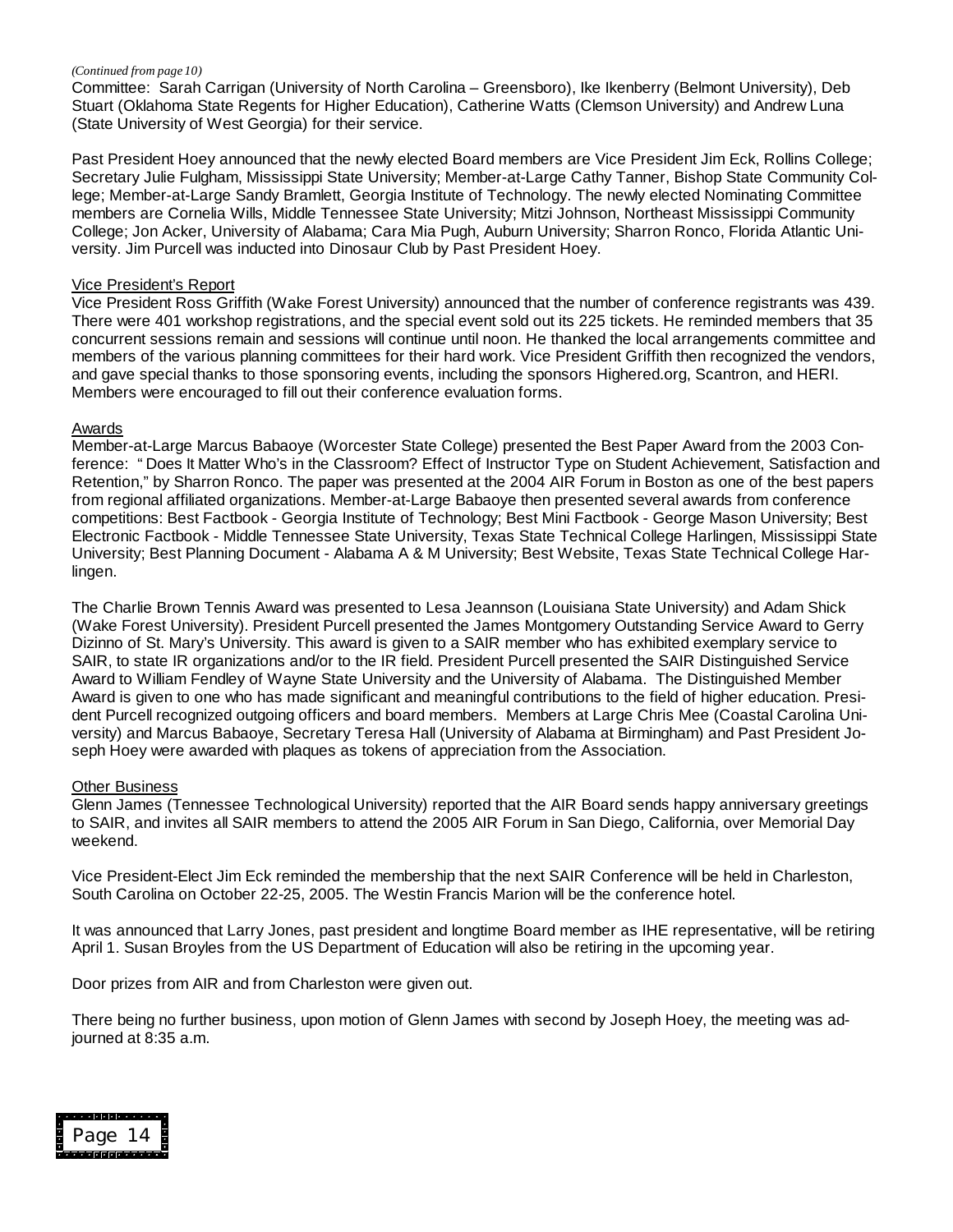

# SAIR Planning Committee says, "We'll see you in Charleston!"

Want to be the *cat's pajamas*? Then study up on 20's slang before the conference!

Bee's knees - an extraordinary person, thing, idea

Berries - attractive or pleasing; "It's the berries."

Big cheese - the most important or influential per-

son

Bluenose - a prude

Cat's meow or cat's pajamas - something splendid

or stylish

Cheaters - eyeglasses

Dogs - feet

Giggle water - an intoxicating beverage

Hoofer - dancer

Hotsy-totsy - pleasing

Jake - okay

Jalopy - old car

Swanky - ritzy

Excerpted from: www.geocities.com/MotorCity/Lane/6341/History/ Roaring20s.html

Get Ready to Dance!

Learn the Basic Charleston Step… .

http://www.absoluteastronomy. com/encyclopedia/C/Ch/ Charleston\_(dance).htm



## Did you know that....?

The Charleston dance steps are believed to have been created by African Americans living on a small island near Charleston, South Carolina and that the steps were being danced in Charleston around 1903?

By 1913 the Charleston dance had danced its way up to Harlem and in 1923, the dance was performed by a Broadway chorus line to the tune of James P. Johnson's song named "Charleston"?

Some ballrooms used to post signs that read "PCQ"?

It meant "**Please Charleston Quietly**."

*Excerpted from http://www.infoplease.com/ce6/ent/A0811494. html and http://www.mixedpickles.org*